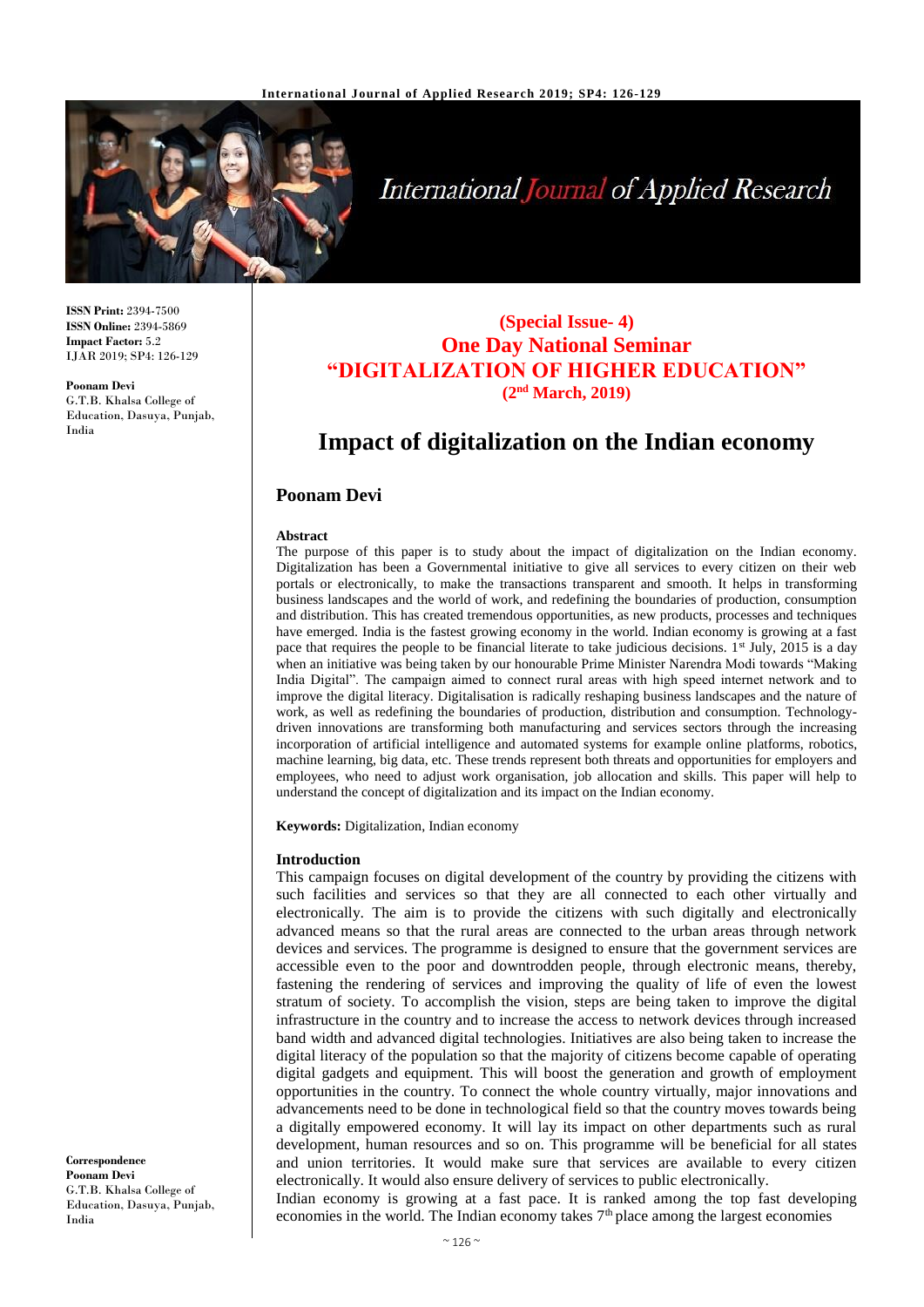when measured through nominal GDP and 3<sup>rd</sup> place when measured on the basis of PPP (Purchasing Power Parity). Due to the growing industrialisation in the country, it is considered one among the major G-20 economies. The average growth rate of the economy has been around 7% for the last two decades. The Indian economy has piqued the interest of the world because of the increased rate of development due to industrialisation & automation, increasing customer base due to population explosion and increase in ease of trade due to reduction in regulation & entry barriers. The Indian economy has been divided into 3 major parts, namely, agriculture sector, industry sector and service sector.

#### **Pillars of Digital India**

**1. Broadband highways** – All the three of Broadband for all – Rural, Broadband for all – Urban and National Information Infrastructure (NII) are covered in this.

**2. Universal access to mobile connectivity** – Providing access to all through penetration of networks and filling all the gaps existing in connectivity structures.

**3. Public internet access programme** – Common Service Centres (CSCs) and Post Offices providing multiple services are the two components that are covered under this.

**4. E-governance** – Government Process Re-engineering and restructuring by using technical and IT tools, so that efficiency and transparency can be improved in governance. It is essential to fasten and simplify the government processes to transform governmental sectors technologically advanced and efficient.

**5. E-kranti** – Efforts have to be made at all the levels of governance to enhance the efficiency of delivering and ease of accessing of government services by people by providing online access to services. The aim is to move government and citizenry closer and within reach of each other.

**6. Information for all** – Information must be available for everyone through electronic means or network based resources. Regular interactions of government with citizens are essential through social media sites or web based programmes, for good e-governance.

**7. Electronics manufacturing** – Electronic equipment's are the basic requirement for the programme to be implemented successfully. Manufacturing indigenous technology is important to attract investment in the sector and to reduce imports.

**8. IT for jobs** – Providing training to youth in IT sector to enhance their employability skills and improving their prospects in securing a good job in today's digitally changing environment.

**9. Early harvest programmes** – These programmes are those which run with a deadline with in which they have to be completed. The time span for these programmes consist of a short time period, i.e., within 3 years. Some of the projects included in it are biometric attendance, Wi-Fi in all universities, secure e-mail within government, school books to be e-books, National portal for lost and found children, etc.

#### **Impact of digitalisation on Indian economy**

- **Impact on agriculture sector:** agriculturally dominated country; approximately 49% is engaged in agriculture and allied activities. Digitalisation will lead to the improvement of the sector's performance. Indian economy depends on the agriculture sector with it being one of the three wheels driving the economy. Automation can help in improving performance by:
- Availability of data Automation of the division will prompt the accessibility of auspicious and precise data. Convenient and right data about soil, richness, seeds, and climate conditions, different information sources, master conclusions, and so on. Will help ranchers in exchanging productively. Solid data can be given to the ranchers because of improved viability of agrarian innovative work.
- $\triangleright$  Better business Digitalisation will prompt better use of human labour in the area. There is over work in farming and on the off chance that the execution of the segment is improved all in all, at that point a similar work should be possible by less individuals and the rest of the labour can be utilized in other beneficial exercises.
- $\triangleright$  Price control and cost cutting Timely and right data about costs, contributions just as yields, in various markets, and slicing of expenses because of better use of assets, will prompt expanded benefits in the part.
- $\triangleright$  Infrastructural improvement and irrigational offices Digitalisation will prompt better infrastructural offices like distribution centres, green houses, ease in transportation and capacity of produce that will build the life of the produce. Indian horticulture depends a great deal on rainstorm. Digitalisation of the area will give ranchers better water system offices and less reliance on storm.
- $\triangleright$  Increased returns and investment Better agricultural facilities will lead to increase agricultural produce there by increasing the returns of the sector.
- $\triangleright$  Agricultural literacy With the help of automation, farmers have increased access to the information they require or any knowledge they want to acquire regarding farming. This increases the level of agricultural literacy in the country thereby improving the future prospects for agriculture.

### **Impact of digitalisation on industrial sector**

- $\triangleright$  Ease in buy and stock control The acquirement of crude materials will turn into a simple and successful procedure via mechanization. One can obtain the ideal amount and nature of materials at focused costs. Frameworks like JIT (Just in Time) stock framework, ABC, EOQ (Economic Order Quantity) framework, just as computerization of requesting, charging and instalment frameworks, prompts better stock control, in this manner decreasing stock administration costs. The inventory network the board will work easily.
- $\triangleright$  Wider client base and market reach Customer base for merchandise is expanding because of accessibility of items through different online sources like internet shopping entrances, i.e., myntra, jabong, snap arrangement, or organization's website pages, i.e.,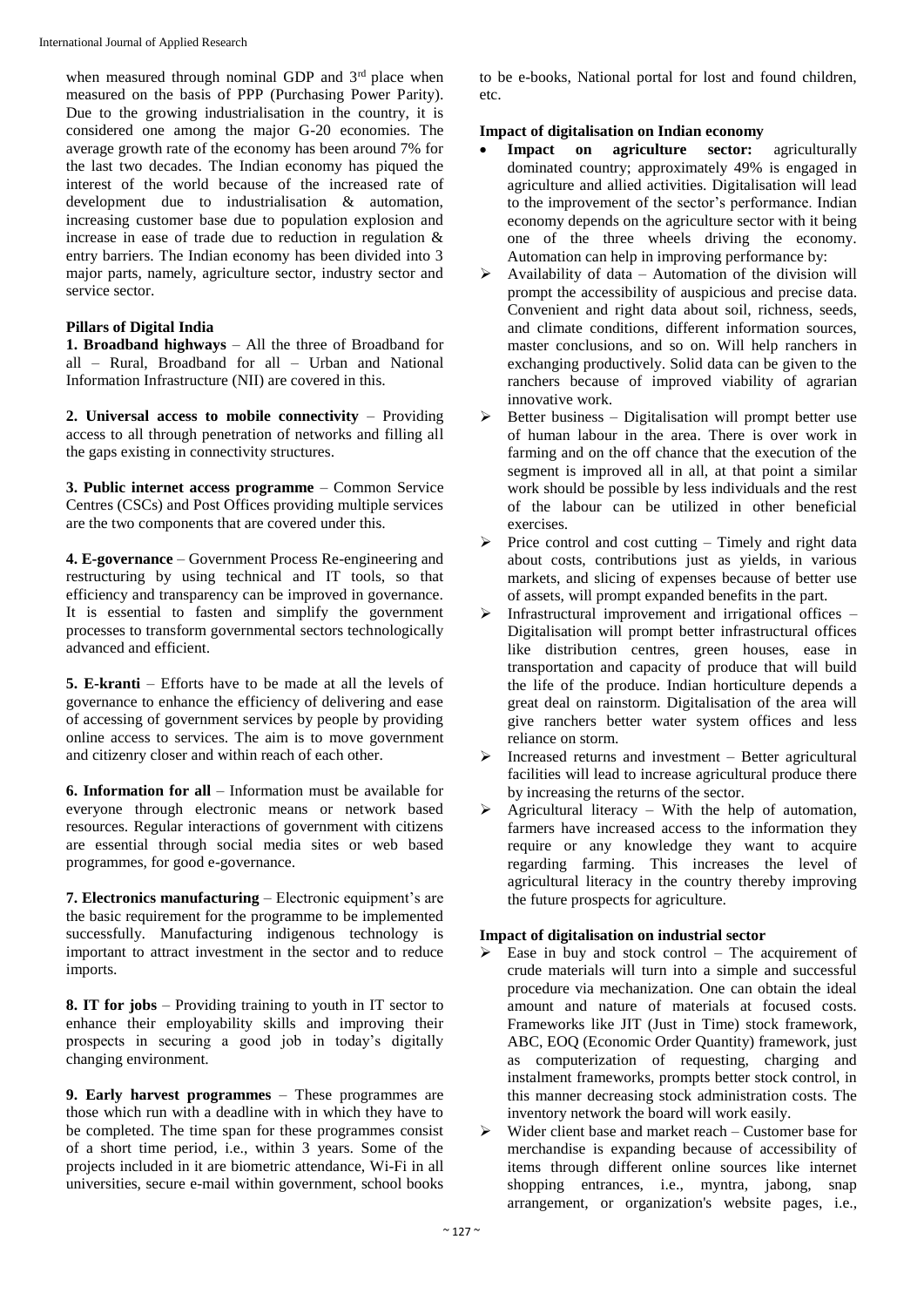dependence patterns, forest, pantaloons, Adidas and so on. Because of the inescapable idea of web, the makers can achieve their clients in each alcove and corner of the world inside seconds, in this manner growing the business sectors to no limits.

- $\triangleright$  New item blend and item development The item blend of the mechanical part is experiencing changes as more inclination is being given to the FMCG and innovative items. New sort of items will likewise be presented having both physical and advanced qualities. This will prompt another time of item improvement.
- > Trade relations and competition- Supplier-maker, maker client, work the executives, middle person relations just as all other exchange relations wind up firm because of expanded straightforwardness in exchange. The aggressive structure will change because of expanded remote challenge after progression, expanded productivity because of privatization and opening of new markets because of globalization. A sound challenge will result in better quality items at sensible costs, profiting the buyers.
- $\triangleright$  Employment varieties The work situation will be double affected. On one hand, digitalisation will prompt joblessness on account of machines supplanting labor. What's more, then again, new occupations will be made as the segment will move towards development and extension.

#### **Impact of digitalisation on service sector**

- $\triangleright$  Information Technology and BPOs IT and BPO are the fastest growing services in the country. It is because of the increased exports of the services outside India. There are also huge employment opportunities in these.
- $\triangleright$  Aviation The offices like internet booking of tickets, online international ID application through Passport Seva Kendras, cost limits on development appointments, FDIs, expanded the travel industry because of web based advertising of visit bundles, diminished ticket costs because of increment in rivalry, and so on, has prompted an unanticipated development in aeronautics division.
- $\triangleright$  Banking and money The expanded straightforwardness in performing banking exercises and overseeing ledgers because of various digitalised offices given by banks like, versatile banking, NEFT, internet banking, and so on has improved the future development prospects for the financial division. Getting advances and monetary help has additionally turned out to be simple and savvy because of digitisation of the part.
- $\triangleright$  Retail Retail is developing after digitalisation of administrations like online bill instalments via card swiping, internet shopping destinations and site pages, web based promoting, cost limits on some specific cards and so forth.
- $\triangleright$  Electricity division Online bill instalment, discounts, mechanized meter readings, and so forth has profited the power area. It's alleviation for subjects to not remain in lines for bill instalments.
- Infrastructure Infrastructural developments pick up pace with the help of digitalisation. It saves a lot of paper work, man power, time and cost savings, etc. The infrastructural development of will develop the economy as a whole.
- $\triangleright$  Education Application of digital methods to education enhances the learning processes for students, teaching experience and ease for teachers and the overall learning procedures. Ease in availability of information and knowledge leads to a better educated society and enhances the standard of living in general.
- $\triangleright$  Entertainment industry The accessibility of all sorts of excitement media documents online has on one hand given a lift to the business and on the other hampered it by issues like theft, hacking, spillages, and so on.
- Telecommunications Telecommunication segment is becoming quickly after the presentation of new innovations in the area like, advanced mobile phones, tablets, I-cushions, android frameworks, windows worked frameworks, and so forth., different online applications, accessibility of web availability through telephones, have upgraded the future open doors for development in the division.
- E-business web based business area is developing at a fast rate as the entire thing depends on computerized gear, procedures and strategies. Advanced upgrade is the most extreme necessity for web based business to develop. Accessibility of wide scope of items from nourishment to dress to gems to gadgets to home outfitting, and so forth., money down, simple returns, and so on has spiked the enthusiasm of customers in internet shopping.
- $\triangleright$  Insurance People are winding up increasingly more mindful of the favourable circumstances and advantages protection gives and henceforth the part is developing constantly. Likewise, digitalisation of administrations like premium instalment, arrangement examinations, accessibility of imperative data, and so forth, has made the procedure a lot more straightforward.
- Tourism Tourism is developing by different estimates taken by government to make the stay wonderful for the travellers. Additionally, digitalisation of economy is bringing about increment in the sightseers in the nation due to the straightforwardness it brings.
- $\triangleright$  Healthcare Healthcare industry benefits by digitalisation as bill instalments, tracking patients, following records, talking about cases with different specialists, getting medications from far away arranged specialists, accessibility and acquirement of drugs on the web, free conference administrations, and so forth.

#### **Conclusion**

The digitalization brings advancement, simplicity of working, new openings for work and development in the economy. It gets straightforwardness the framework and progressively straight forward is the stream of assets in the economy less is the issue of tax avoidance, parallel economy and so on. Be that as it may, with every one of these advantages accessible it additionally makes it vital for the general population to have essential budgetary information and a push towards the significance of the monetary education. With the assistance of which they can secure their cash in circumstances like expansion, dejection, and think about various money related items and administrations to spare it for their better future. Digitalisation can likewise assume a critical job in accomplishment this objective as it can have a more noteworthy reach to the general population. By this we can reach on a resolution that the new innovation